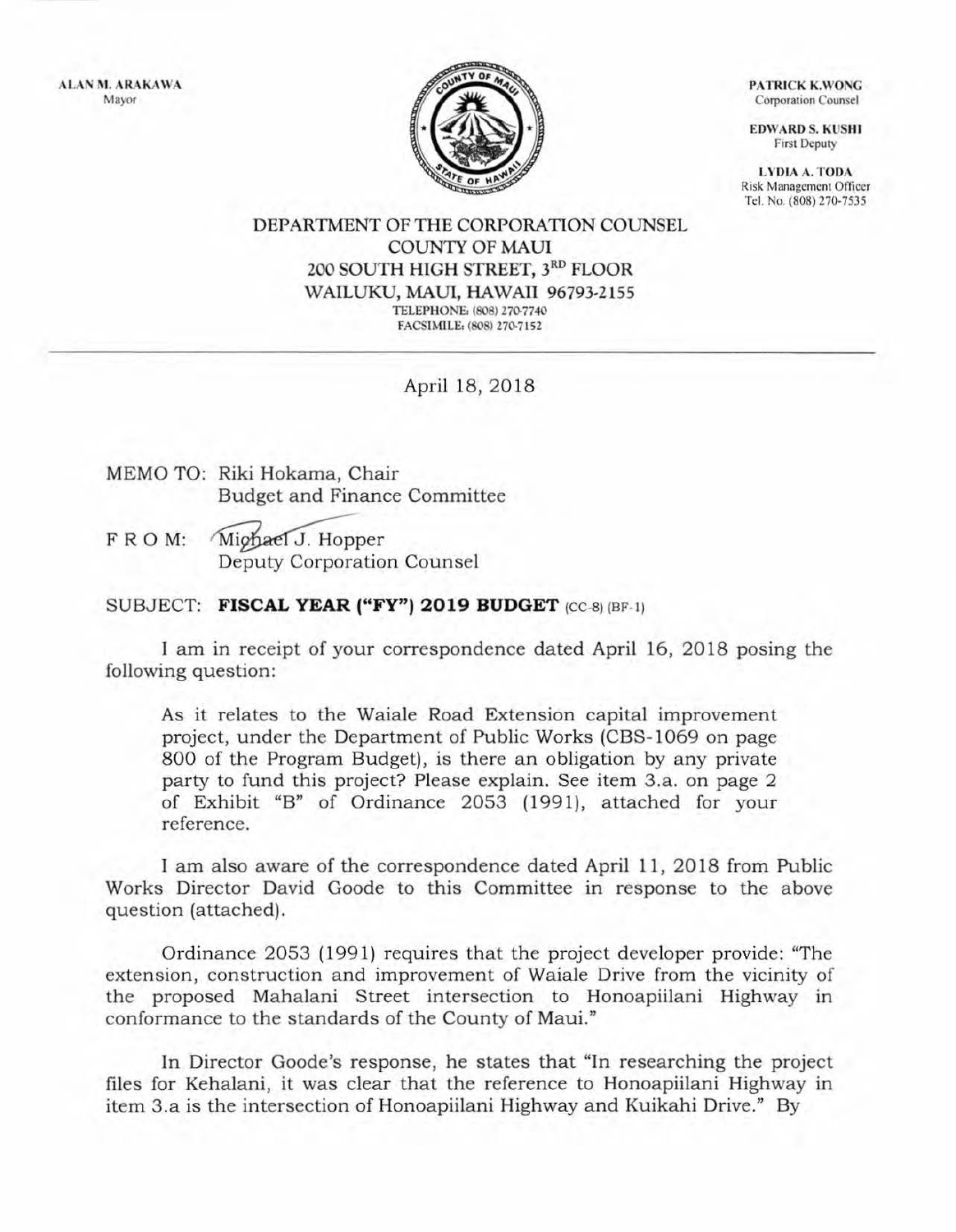Riki Hokama, Chair April 18, 2018 Page 2

the Director's reading of the condition, the obligation of the developer would be to construct and dedicate the portion of Waiale road from the current Waiinu Road intersection to Kuikahi Drive, the referenced connection to Honoapiilani Highway.

Thus, the Director concludes that because the Waiale Road Extension CIP project involves design for construction of Waiale Road from Waiko Road to Honoapiilani Highway, it is outside of the responsibility covered by condition 3.a. of ordinance 2053.

Based on my review of ordinance 2053 as well as the Director's response, further research into the legislative history of the ordinance is required to determine the scope of the improvements required by condition 3.a. Items such as the application, staff reports, meeting minutes and other information in the record should be reviewed. I have requested this information from the Department of Planning, but because many of the documents are in storage I will be unable to review the information prior to the response date requested by your letter.

Additionally, it would be beneficial to contact the Department of Planning on this issue as the department responsible for oversight and enforcement of conditions of zoning, as well as the current individuals and entities responsible for compliance with condition 3.a. to add their positions to the record.

Please do not hesitate to contact me with any further questions.

APPROVED FOR TRANSMITTAL:

Please do not hesitate to contact me with any further<br>APPROVED FOR TRANSMITTAL:<br>PATRICK K. WONG<br>Corporation Counsel

Corporation

Attachment

CC: David C. Goode, Public Works Director (w/attachment) William R. Spence, Planning Director (w/attachment)

LF 2017-0093 BF-1 CC-8 2018-04-18 Memo to Chair (Waiale Road Extension Fund)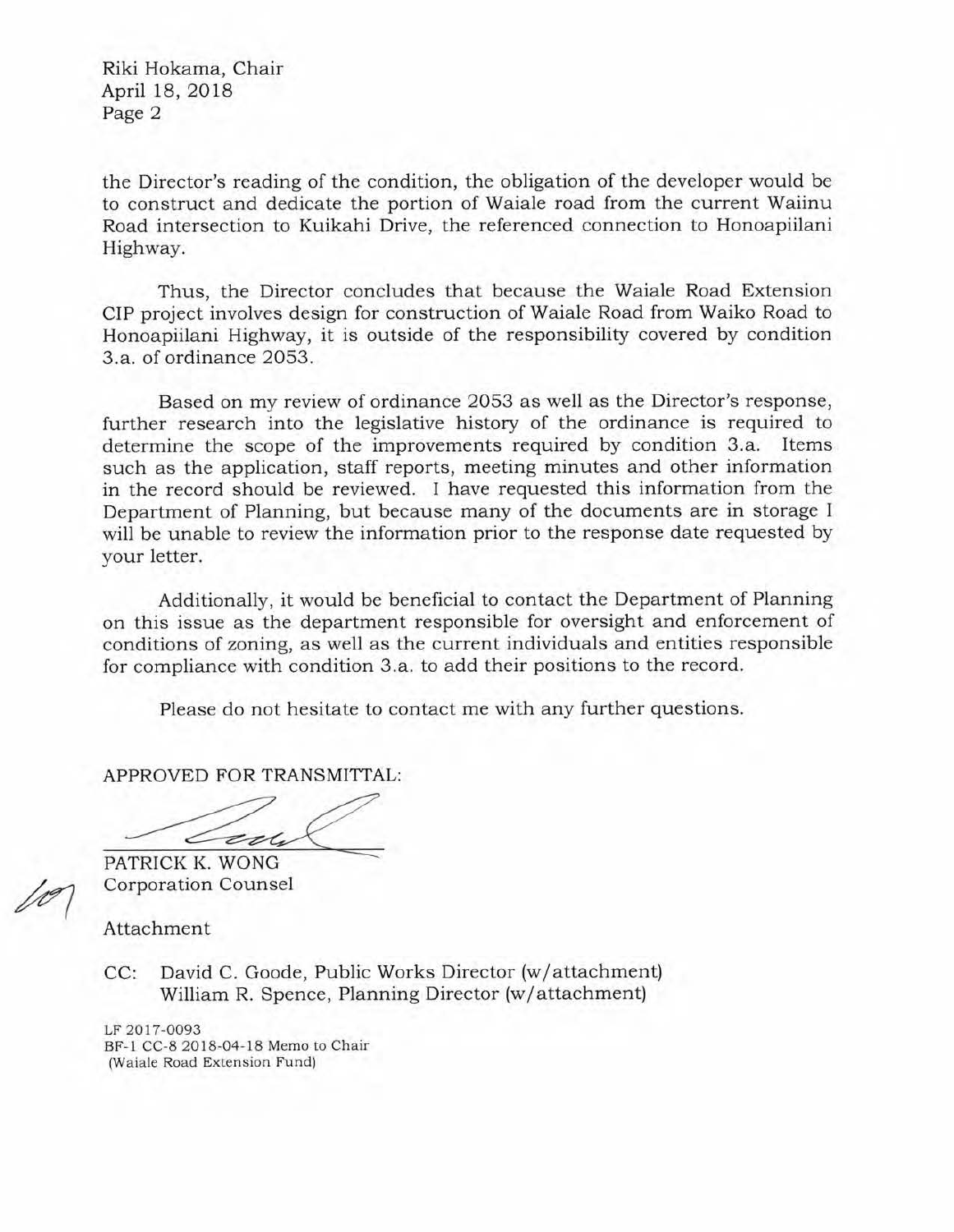ALAN M ARAKAWA Mayor

DAVID C. GOODE Director

ROWENA M. DAGDAG·ANDAYA Depu1y Director

Telephone: (808) 270·7845 Fax· (808) 270·7955



GLEN A. UENO. P.E., P.L.S. Oevslopment Services Administration

> CARY YAMASHITA, P.E. Engineering Oivlslon

JOHN R. SMITH, P.E. Highways Division

 $\Xi$   $\Xi$ na<br>C<sub>2</sub><br>C<sub>2</sub>

 $\begin{array}{cc}\n\text{RE} & \text{ER} \\
\text{RE} & \text{ER} \\
\text{NE} & \text{NE} \\
\end{array}$ 

COUNTY OF MAUl DEPARTMENT OF PUBLIC WORKS 200 SOUTH HIGH STREET, ROOM NO. 434 WAILUKU, MAUl, HAWAII 96793

April 11, 2018

Mr. Sananda K. Baz **Budget Director, County** 200 South High Street Wailuku, Maui, Hawaii 96793

Honorable Alan M. Arakawa Mayor, County of Maui 200 South High Street Wailuku. Maui, Hawaii 96793

CEIV<br>12 F<br> $\frac{1}{12}$ <br>12 F<br>0 W  $\frac{1}{2}$   $\frac{1}{2}$   $\frac{1}{2}$ <sup>m</sup>;us: - 0 ;x:> .. *cnc w w* 

 $\frac{1}{4}$ 

Il states

For Transmittal to:

Honorable Riki Hokama, Chair Budget and Finance Committee Maui County Council 200 South High Street Wailuku, Maui, Hawaii 96793

Dear Chair Hokama:

SUBJECT: FISCAL YEAR ("FY") 2019 BUDGET (PW-2) (BF-1)

In response to your letter April 9, 2018, the Department of Public Works responds as follows:

As it relates to the Waiale Road Extension capital improvement project (CBS-1069) on page *BOO* of the Program Budget), is there an obligation by any private party to fund this project? Please explain. See item 3.a. on page 2 of Ordinance 2053, attached for your reference.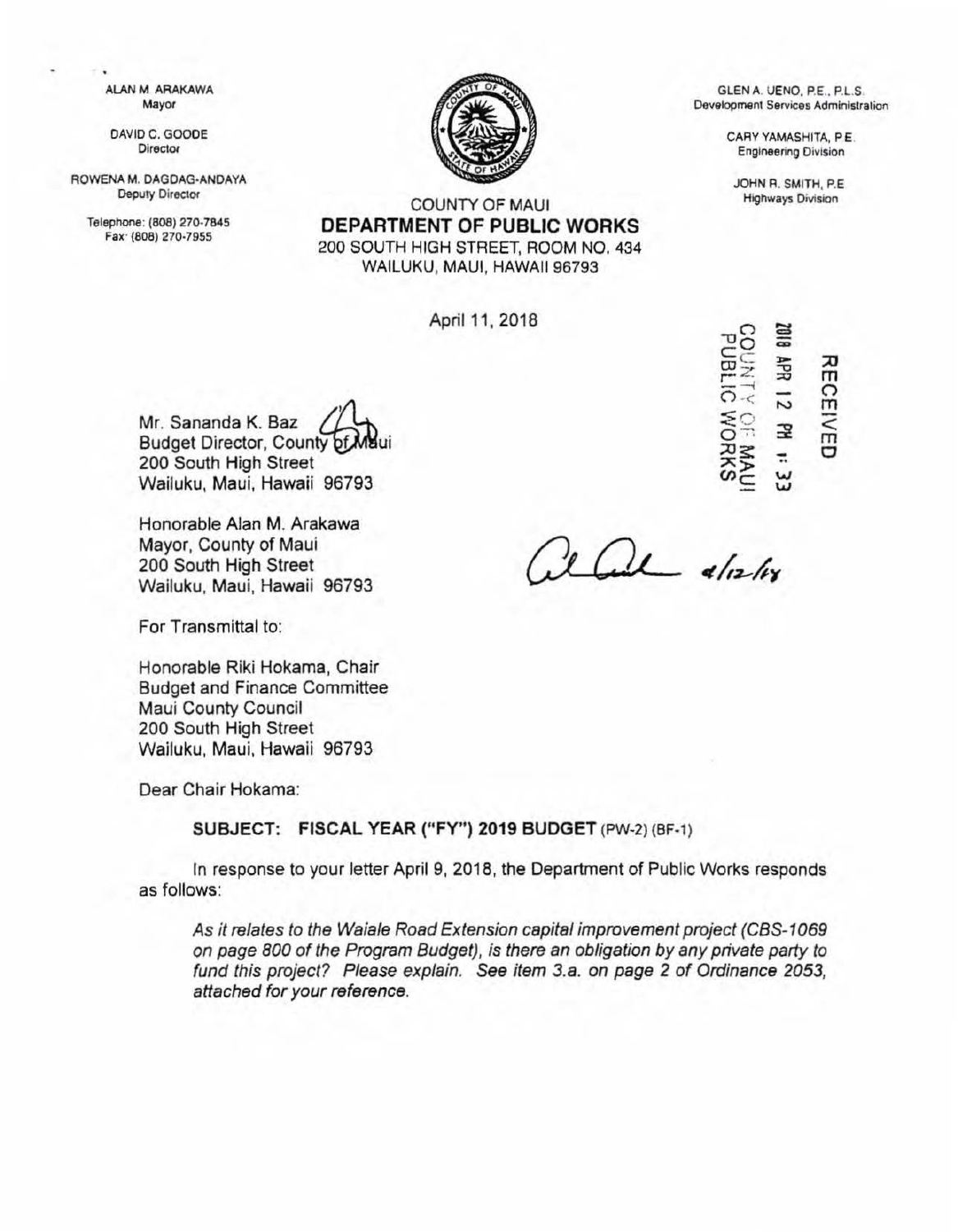Mr. Sananda K. Baz Honorable Alan M. Arakawa For Transmittal to: Honorable Riki Hokama, Chair April 11, 2018 Page 2

 $\sim$ 

Response: Item 3.a. of Ordinance No. 2053 requires the developer of Kehalani to participate in traffic Improvements as required by our Department, including but not limited to extending Waiale Road from the proposed Mahalani Street (now known as Waiinu Road) to Honoapiilani Highway.

In researching the project files for Kehalani, it was clear that the reference to Honoapiilani Highway in Item 3.a. is the intersection of Honoapiilani Highway at Kuikahi Drive. Waiale Road was built by Kehalani, and Kuikahi Drive was built by the County using Federal funds.

Additionally, in reviewing the files for Kehalani which included Ordinance No. 2053, State Land Use Commission approval, Project District Phase II approval, and large-lot subdivision approvals, it was agreed between the developer, the Department of Planning, and our Department in 1995 that the developer would:

- ForWaiale Road Improvements from Mahalani Street to Honoapiilani Highway:
	- a) dedicate and improve to County standards a road-widening strip along western edge of Waiale Road, from Mahalani Street to Ka Hale Ake Ola driveway,
	- b) dedicate 3.67 acres to provide a 60-foot right of way for Waiale Road extension to Honoapiilani Highway, and
	- c) add with their own funds, two additional lanes between Mahalanl Street and Honoapiilani Highway, when warranted by updated Traffic Impact Analysis Reports (TIAR) prepared in accordance with new subdivisions.
- For lmi Kala Extension, between Mill Street and Lower Main Street, they will dedicate the underlying two parcels.
- For Mahalani Street Extension, they will dedicate the cane-haul road (TMK 3-4-003:019).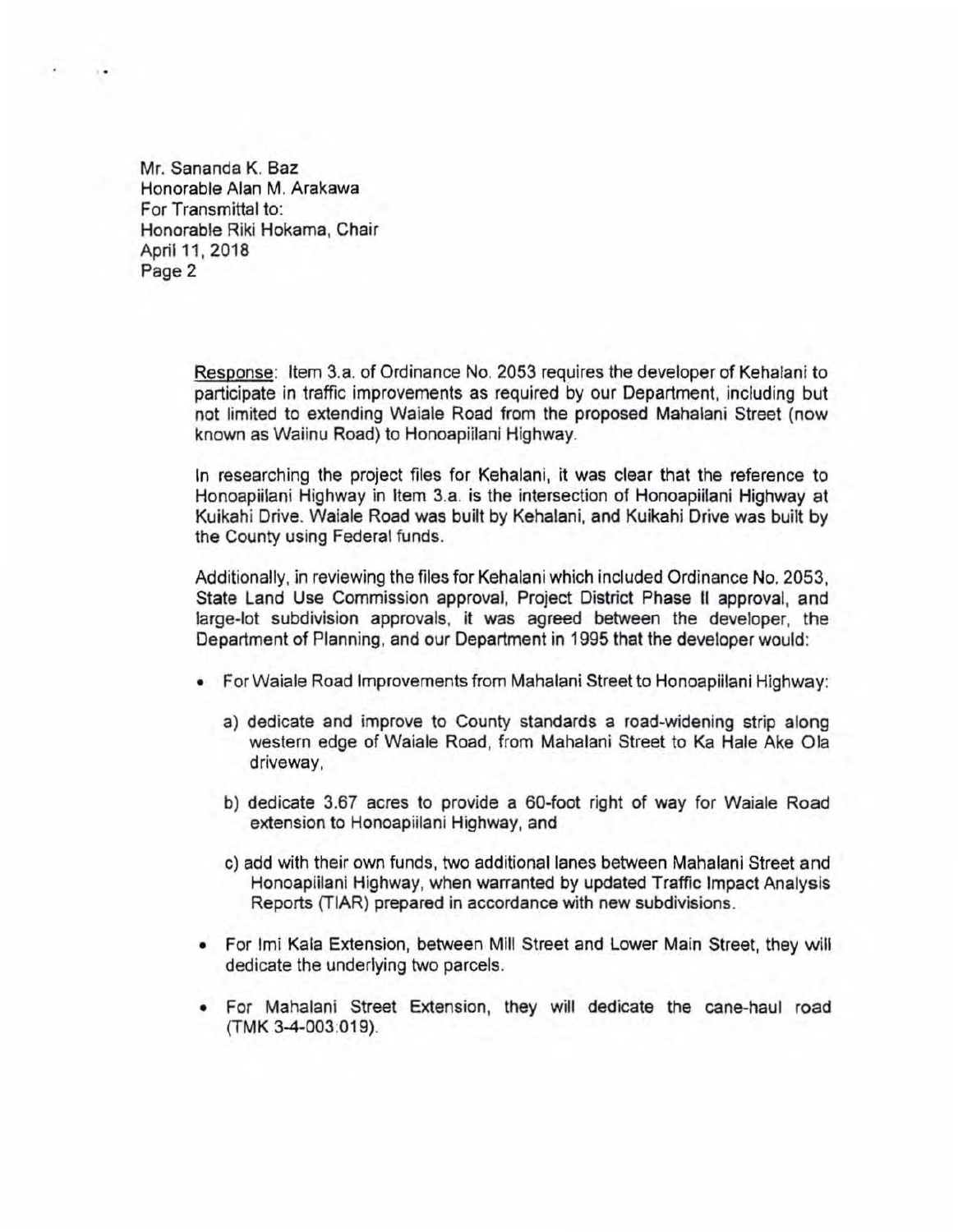Mr. Sananda K. Baz Honorable Alan M. Arakawa For Transmittal to: Honorable Riki Hokama, Chair April 11, 2018 Page 3

- For Lower Main Street Improvements, between Mill Street and Mahalani Street, they will dedicate the cane-haul road parcels 3-4-003:019, 3-4-002:036, 3-4-010:002, and 3-4-038:004.
- For the "Waikapu Bypass", they will dedicate the right of way from the Wailuku Agribusiness Baseyard in Waikapu to a terminus near the Tropical Plantation.

The "Waikapu Bypass", as noted in the 1995 correspondence, is the current extension of Waiale Road to a terminus near the Tropical Plantation. The previous Kehalani developers encumbered the property now owned by Waiale 905 Partners, LLC with an agreement to dedicate this right of way to the County. That agreement is being honored by Waiale 905 Partners, LLC.

There is no other project that we are aware of with conditions to design or construct the extension of Waiale Road to Honoapiilani Highway just past the Tropical Plantation.

Should you have any questions, please contact me at Ext. 7845.

lease contact me at Ext. 7845.<br>Sincerely,

DAVID C. GOODE Director of Public Works

DCG:jso Enclosure

s:\david2\transmittals\rhokama\_fy 2019 budget pw-2 bf-1 waiale road extension cip